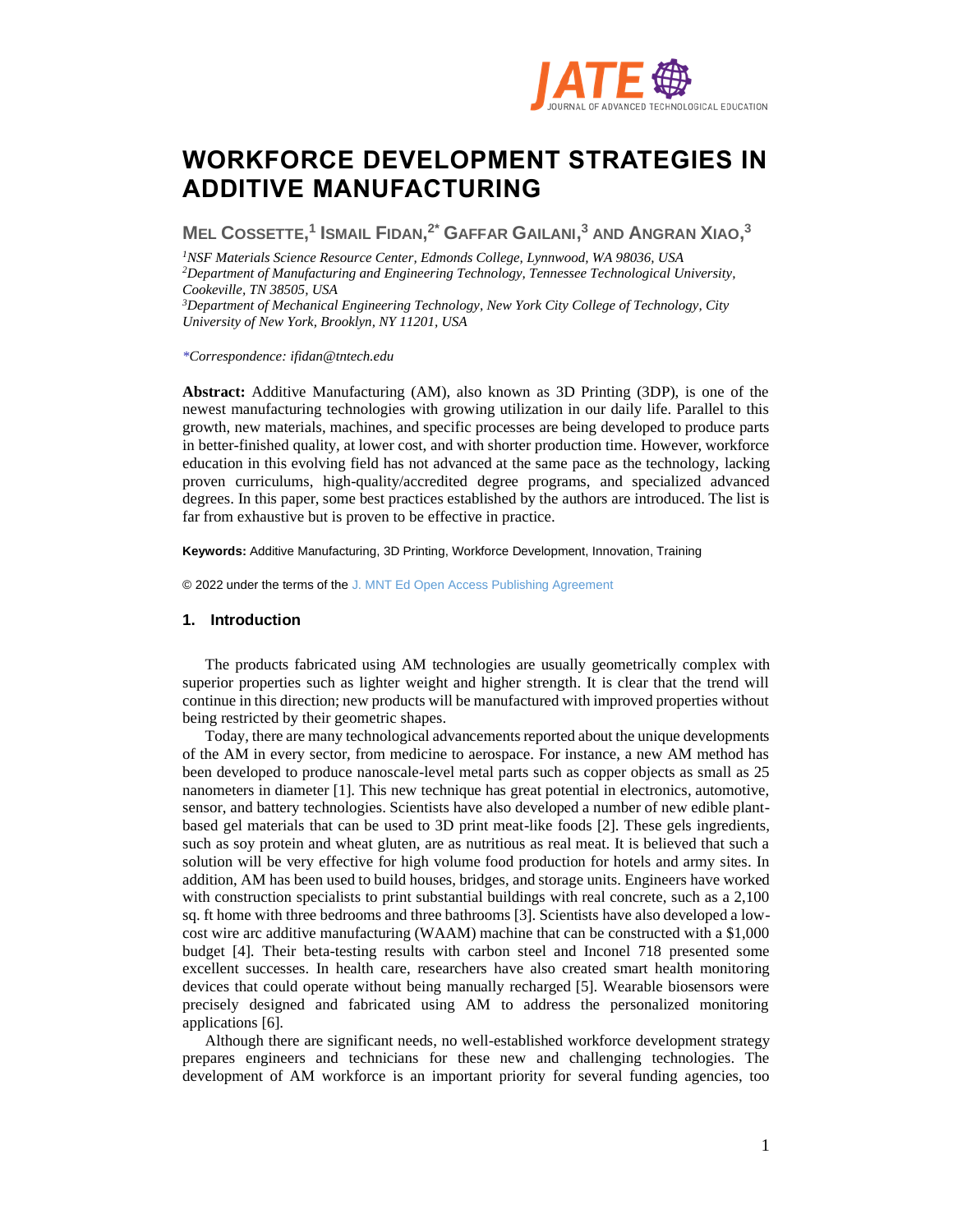

[7][8][9]. Some funded projects are dedicated to developing AM-related curricular materials, MOOCs (Massive Open Online Courses), and training workshops. Specific course modules developed for AM instruction have been implemented in a number of design and manufacturing courses [10]. It was shown that the courses offered in Flipped Classroom (FC) model received a high satisfaction rating [11]. Hands-on AM training programs offered in-studio formats have shown higher learner satisfaction than the traditional in-person training formats [12]. During the CoVID-19 pandemic, several remote training solutions have been developed and successfully delivered [13][14]. Institutions sharing their capabilities in teaching remotely have presented higher student success rates, especially during the pandemic [15].

This unique paper will present the latest AM workforce advancement strategies reported and delivered in various higher education institutions.

## **2. Delivery Strategies**

**2.1. Strategy 1 - MOOCs:** MOOC is one of the latest models for delivering instructional content online without attendance requirements to the learners [16]. Some organizations like *CourseRA* [17] and *LinkedIn Learning* [18] have adopted this innovative learning method to offer several curricular contents for their participants. The instructional modules available on *YouTube* also fall into this strategy. Some of the commonly used proven examples in this category are given below:

- Additive Manufacturing developed by John Hart, Massachusetts Institute of Technology [19]
- MOOC AM Resources developed by Ismail Fidan, Tennessee Technological University [20]
- Introduction to Additive Manufacturing, David Bourell, ASM International [21]
- Introduction to the Digital Manufacturing and Design Technology Series, Kemper Lewis, The University at Buffalo [22]
- Additive Manufacturing 101, Siemens Software [23]

**2.2. Strategy 2 - Textbooks and Reports:** Many AM books and reports have been written and are currently available. It was shown that *Additive Manufacturing Technologies* textbook published by *Springer* (3rd edition) is one such resource that has been highly adopted and used in higher education institutions [24]. This book has been downloaded more than 101000 times and used by thousands of institutions in higher education. The other most popular book is *Fabricated*, published by *Wiley*. This nine-year-old book has been widely used by many institutions in higher education and translated into several other languages [25].

The authority in reporting the annual AM innovations, trends, and technologies is the *Wohlers Report* [26]. This prestigious annual collection has been authored by many subject matter experts in the AM field and provides cutting-edge advancements in industry, higher education, research, and development. The report will continue providing the same level of cutting-edge information, although the international standardization society, *ASTM International*, announced the acquisition of *Wohlers Associates* at late 2021. It is expected that the quality and prestige of the report will even increase due to the acquisition [27].

**2.3. Strategy 3 - Studios:** Compared to the standard lecture format, studio-type learning and teaching pedagogy have become popular in courses requiring hands-on practice [28]. An appropriately managed studio classroom provides an active and cooperative learning environment in all subject matters. In AM, the training activities in studio format have shown high satisfaction rates in several AM workforce training practices [12][29].

The majority of the studio-type innovative AM workforce activities are reported in Maker Space practices. Some papers reported the innovations made in home institutions' maker spaces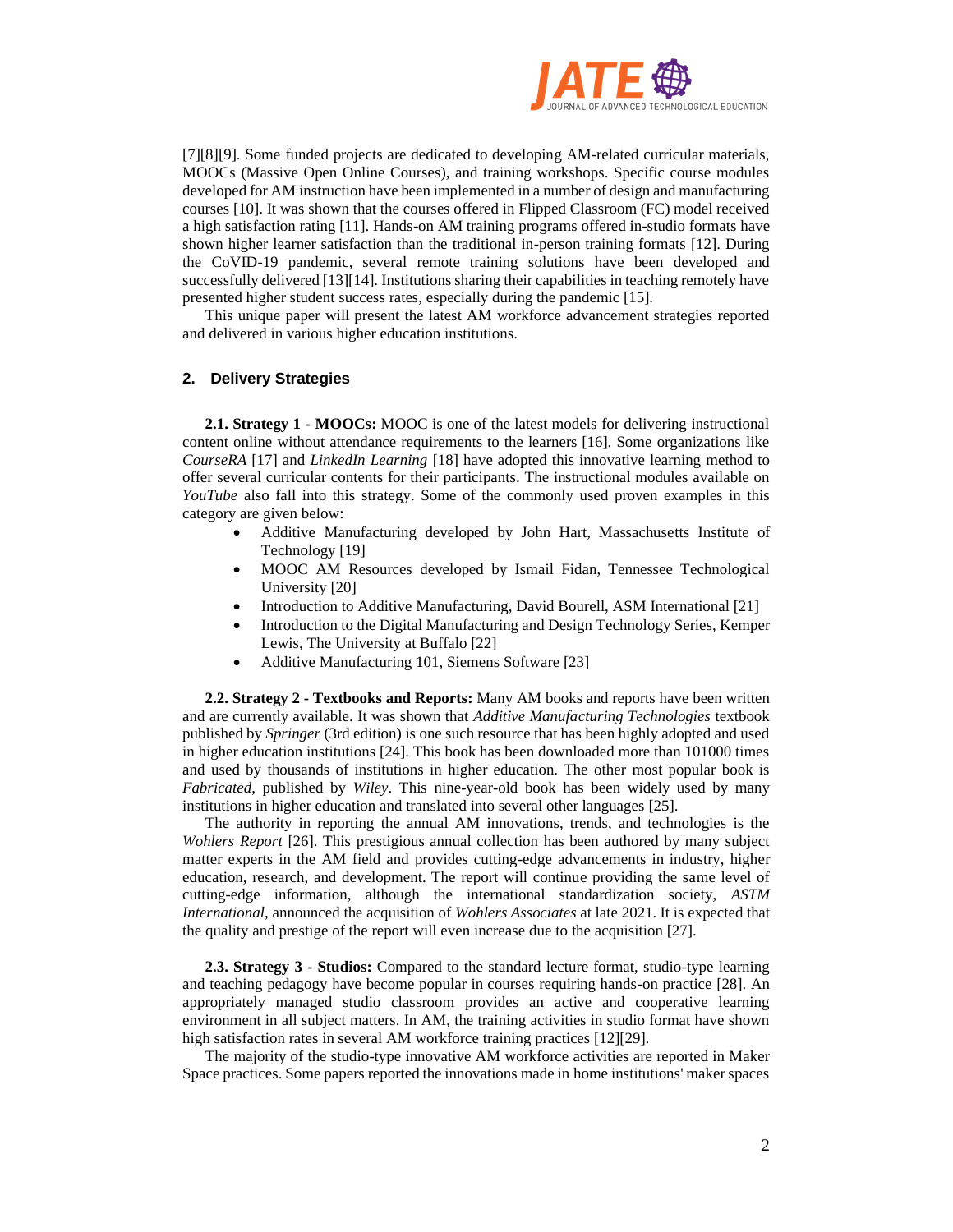

in providing an efficient and effective learning environment [30][31]. Figure 1 shows a team of participants building a 3D Printer in an AM Studio organized by Tennessee Technological University and Edmonds College.



Fig. 1. A diverse group of AM studio participants builds a 3D Printer

**2.4. Strategy 4 - Virtual Lecture Series:** One of the best ways to learn a specific subject matter is to learn from its expert. However, it is not always possible to conveniently find that expert. With the help of video conferencing solutions, in the last six years, additively innovative virtual lecture series has been developed and implemented by Tennessee Technological University. Several AM topics have been presented to hundreds of participants via this strategy [32][33]. Figure 2 presents the AM Virtual Lecture Series held in Spring 2021. The archive of the recorded lectures can be accessed at [34].

Some technical companies, such as *Solidprofessor* [35], developed a series of interactive video courses in different areas of AM supported by certification exams where students have to pass with a score of 80% to receive a certificate of achievement and complete the course. Massachusetts Institute of Technology has also developed a virtual course to help attendees learn the AM knowledge blocks from design to production in three months [36].

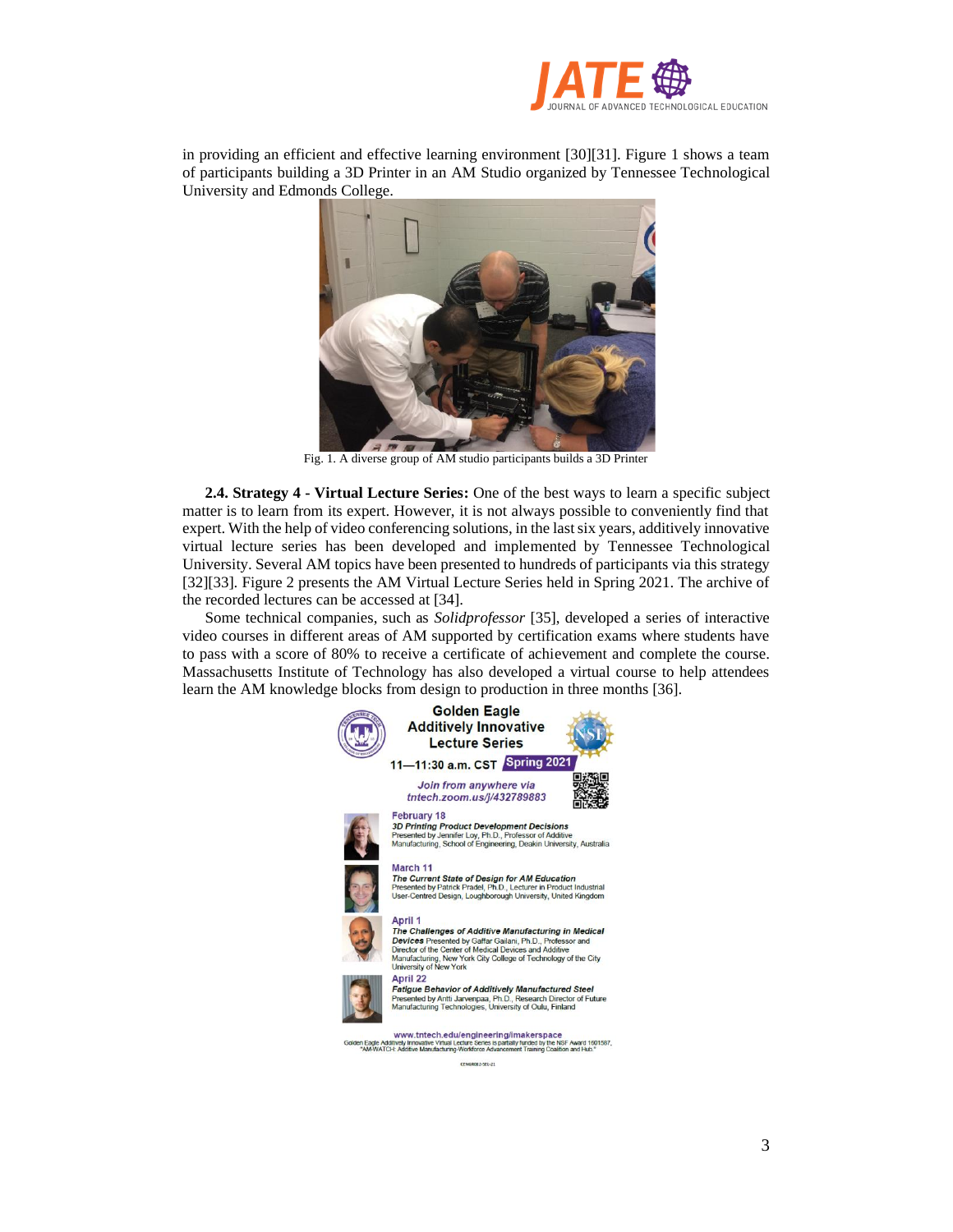

Fig. 2. Virtual AM Lecture Series held by Tennessee Technological University in Spring 2021

**2.5. Strategy 5 - The Technician Education in Additive Manufacturing & Materials:** The Technician Education in Additive Manufacturing & Materials (TEAMM) project established a unique coordination network of public and private sector stakeholders on AM [37]. This network addresses a critical gap in supporting a new direction of technician education, including identifying and adapting *ASTM skills standards* that keep pace with advances in research and development. TEAMM is supported by utilizing social networking technologies, proactive identification and expansion of key stakeholders, and improved access to workforce development.

*AM News*, published by the TEAMM project, highlights the latest developments and innovations in AM education workforce development efforts [38]. Subject matters and institutional affiliations tag news items. This news site has been proven to be a good and accessible resource for several institutions to read and learn the latest best practices in AM workforce.

**2.6. Strategy 6 - FC:** FC is one of several educators' new course delivery techniques. In FC, educators prepare educational materials via video conferencing tools and are released for students' convenient access 24/7. This way, educators spend more time answering students' questions than developing the course materials. The FC in AM instruction has shown some success [11][39].

The AM technologies have successfully supported the FC teaching model in several cases. It was proven that the students and participants of the classroom environment leave the learning activities with high satisfaction rates. Educators not only in engineering but also in medicine have reported their success stories [40]. Figure 3 shows the students' satisfaction with core learning outcomes collected from a *Computer-Aided Design* course in Fall 2020. This course was offered in FC format and enhanced with AM practices.



Fig. 3. Student Satisfaction Survey of Computer-Aided Design course offered in FC model in Fall 2020 over a 5.0 scale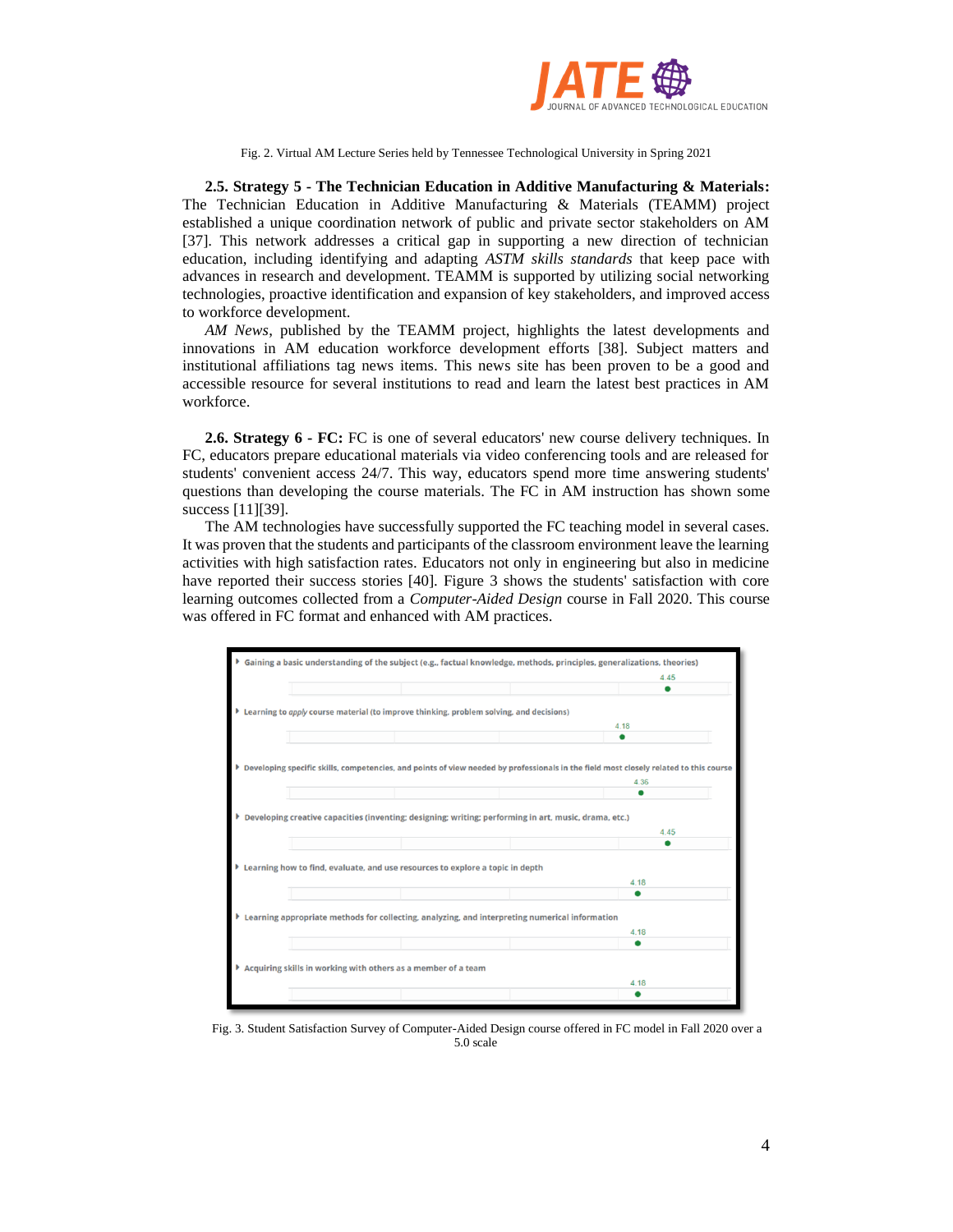

**2.7. Strategy 7 - Academic Centers of AM:** Many universities established centers through funding from public and private sectors, which provide students with opportunities to practice and learn and do collaborative projects with the industry. A constantly increasing number of universities, colleges, and community colleges have adopted this strategy in the last few years. Among these academic institutions, Somerset Community College [41], Calhoun Community College [42], North Carolina State University [43], New York City College of Technology [44], and New York University [45] are the ones presenting some tangible workforce development activities.

**2.8. Strategy 8 - Resources Developed by the 3DP Companies:** Companies like Formlabs, Ultimaker, Desktop Metal, and Markforged have high-quality education and workforce development materials with videos and infographics on their website. Those informative materials are product-based, hands-on orientated, and up-to-date resources. Anyone interested can easily find information about maintenance, design guide, orientation analysis, and more in their documents. Some of the well-known AM Resources in this category are given below:

- 3D Systems [46]
- Stratasys [47]
- Markforged [48]
- Formlabs [49]
- Ultimaker [50]
- Desktop Metal [51]

### **3. Discussion**

The growing trend of AM will continue with the advancements in new machines, materials, and technologies every day. It is also clear that the demand for training the workforce who could efficiently utilize these advancements will be a significant concern for many companies and institutions. The strategies highlighted in this paper will provide new opportunities for institutions and industries and students and workers.

The summaries of the eight strategies provide brief details about the specifics of each AM workforce training. These available strategies also have specific costs, timeframe requirements, and eligibility details. However, it was shown that each of them has a number of success stories provided by trained or educated individuals.

The manufacturing industry has progressed beyond traditional processes such as CNC, casting and injection molding, etc. AM technologies are emerging as critical enabling practices for modern design and end product development, revolutionizing manufacturing processes. In both consumer and commercial markets, the advancement of AM is highly dependent upon innovations that improve 3D printer capabilities, speed, and materials. As new materials are developed, and 3D printers are increasingly capable of utilizing multiple materials, it is imperative that technicians understand these materials' properties both individually and as they are combined during the AM process.

One of the challenges to AM is that most of the technology now is either FFF (Fused Filament Fabrication) or SLA (Stereolithography) since they are both affordable. Thus, most educational institutions provide training to students in these two areas. Other AM technologies are still far from academia, even though they can be used to fabricate good-quality components. Metal AM is still very expensive, and most schools cannot afford it. It is anticipated that its cost may drop down but not in the near future.

### **4. Conclusion**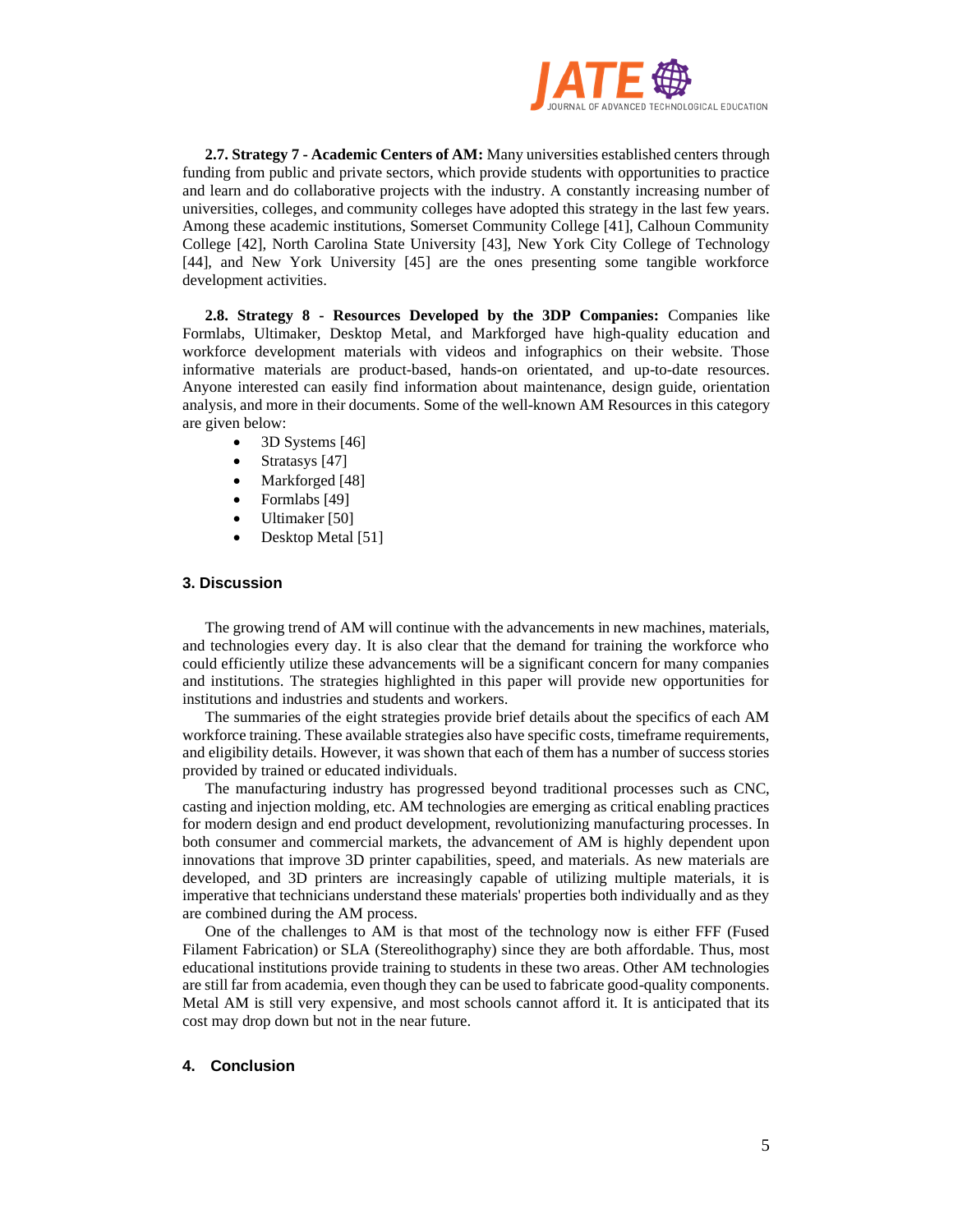

Conventional training methodologies of AM have been reported in many papers and reports. For example, hands-on training activities were conducted in a laboratory environment or trainthe-trainer workshop. However, technological advancements in AM, distance learning tools, learning pedagogies have provided several more unique and flexible training solutions. This paper has shared some of them. Authors believe that the number of these training solutions will parallelly grow with the advancement of AM.

**Acknowledgments.** This material is based upon work supported by the National Science Foundation's Advanced Technological Education program under Grant Numbers:

- 1501251: Technician Education in Additive Manufacturing & Materials (TEAMM)
- 1601587: Additive Manufacturing Workforce Advancement Training Coalition and Hub (AM-WATCH)
- 1601522: Advanced Design and Fabrication of Prosthetic and Medical Devices

Any opinions, findings, conclusions, or recommendations expressed in this material are those of the authors and do not necessarily reflect the views of the National Science Foundation.

**Disclosures.** The authors declare no conflicts of interest.

### **References**

- [1] J. Hengsteler et al., "Bringing Electrochemical Three-Dimensional Printing to the Nanoscale," Nano Lett., vol. 21, no. 21, pp. 9093–9101, Nov. 2021, doi: 10.1021/ACS.NANOLETT.1C02847/SUPPL\_FILE/NL1C02847\_SI\_001.PDF.
- [2] S. Wang and S. Liu, "3D Printing of Soy Protein- and Gluten-Based Gels Facilitated by Thermosensitive Cocoa Butter in a Model Study," ACS Food Sci. Technol., vol. 1, no. 10, pp. 1990–1996, Nov. 2021, doi: 10.1021/ACSFOODSCITECH.1C00311.
- [3] "CEMEX and COBOD help GUtech build 'world's largest 3D printed "real concrete" building' in Oman - 3D Printing Industry." https://3dprintingindustry.com/news/cemexand-cobod-help-gutech-build-worlds-largest-3d-printed-real-concrete-building-in-oman-201905/ (accessed Jan. 20, 2022).
- [4] M. Navarro, A. Matar, S. F. Diltemiz, and M. Eshraghi, "Development of a Low-Cost Wire Arc Additive Manufacturing System," J. Manuf. Mater. Process. 2022, Vol. 6, Page 3, vol. 6, no. 1, p. 3, Dec. 2021, doi: 10.3390/JMMP6010003.
- [5] T. Stuart et al., "Biosymbiotic, personalized, and digitally manufactured wireless devices for indefinite collection of high-fidelity biosignals," Sci. Adv., vol. 7, no. 41, Oct. 2021, doi: https://www.science.org/doi/10.1126/sciadv.abj3269.
- [6] D. H. Ho, P. Hong, J. T. Han, S. Y. Kim, S. J. Kwon, and J. H. Cho, "3D-Printed Sugar Scaffold for High-Precision and Highly Sensitive Active and Passive Wearable Sensors," Adv. Sci., vol. 7, no. 1, Jan. 2020, doi: 10.1002/ADVS.201902521.
- [7] "Future Manufacturing (FM) | Beta site for NSF National Science Foundation." https://beta.nsf.gov/funding/opportunities/future-manufacturing-fm (accessed Jan. 20, 2022).
- [8] "Workforce Education America Makes." https://www.americamakes.us/amnation/ (accessed Jan. 20, 2022).
- [9] "Advanced Manufacturing Office | Department of Energy." https://www.energy.gov/eere/amo/advanced-manufacturing-office (accessed Jan. 20, 2022).
- [10]I. Fidan et al., "Innovative Delivery of 3D Printing." 2021 ASEE Annual Conference, Jul. 26, 2021, Accessed: Jan. 20, 2022. [Online]. Available: https://peer.asee.org/37341.
- [11]A. John Hart, D. Wendell, J. Liu, J. Lewandowski, M. Funes-Lora, and A. J. Shih, "Teaching Manufacturing Processes Using a Flipped Classroom Model," Procedia Manuf., vol. 53, pp. 773–781, Jan. 2021, doi: 10.1016/J.PROMFG.2021.06.074.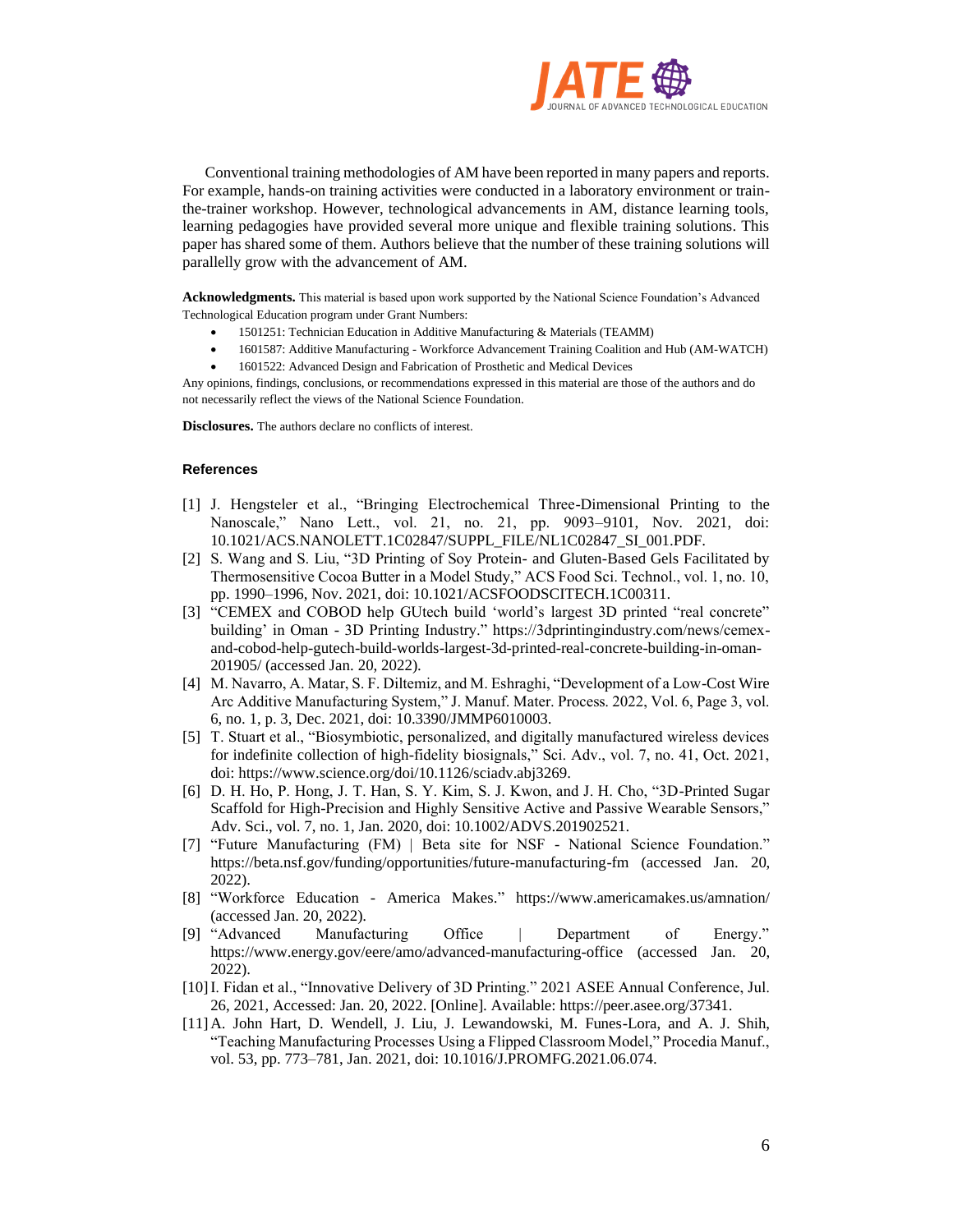

- [12]I. Fidan, G. Chitiyo, T. Singer, and J. Moradmand, "Additive Manufacturing Studios: a New Way of Teaching ABET Student Outcomes and Continuous Improvement," ASEE Annu. Conf. Expo. Conf. Proc., vol. 2018-June, Jun. 2018, doi: 10.18260/1-2--29754.
- [13]I. Fidan, A. Elliott, M. Cossette, T. Singer, and E. Tackett, "The Development and Implementation of Instruction and Remote Access Components of Additive Manufacturing," Cyber-Physical Lab. Eng. Sci. Educ., pp. 331–342, Apr. 2018, doi: 10.1007/978-3-319-76935-6\_13.
- [14]R. Webster, "Professional Certification Exam: An Alternative Method for a Remote Additive Manufacturing Lab," Apr. 2021, doi: 10.18260/1-2--38273.
- [15]M. Littrell, G. Chitiyo, I. Fidan, M. Cossette, T. Singer, and E. Tackett, "Multi Institutional Collaboration in Additive Manufacturing: Lessons Learned," ASEE Annu. Conf. Expo. Conf. Proc., vol. 2020-June, Jun. 2020, doi: 10.18260/1-2--34987.
- [16] "Massive Open Online Course (MOOC) | EDUCAUSE." https://library.educause.edu/topics/teaching-and-learning/massive-open-online-coursemooc (accessed Jan. 20, 2022).
- [17] "3D Printing and Additive Manufacturing | Coursera." https://www.coursera.org/specializations/3d-printing-additive-manufacturing? (accessed Jan. 20, 2022).
- [18] "Master Additive Manufacturing and 3D Printing @ LinkedIn Learning." https://www.linkedin.com/learning/paths/master-additive-manufacturing-and-3dprinting?u=26115762 (accessed Jan. 20, 2022).
- [19] "An Introduction to Additive Manufacturing (Prof. John Hart, MIT) YouTube." https://www.youtube.com/watch?v=ICjQ0UzE2Ao (accessed Jan. 20, 2022).
- [20] "MOOC AM Resources » AM-WATCH." http://blogs.cae.tntech.edu/am-watch/moocam-resources/ (accessed Jan. 20, 2022).
- [21] "Introduction to Additive Manufacturing YouTube." https://www.youtube.com/watch?v=4ZP3YqOdOYo (accessed Jan. 20, 2022).
- [22] "Introduction to the Digital Manufacturing and Design Technology Series (MOOC) YouTube." https://www.youtube.com/watch?v=wETK1O9c-CA (accessed Jan. 20, 2022).
- [23] "Additive Manufacturing 101 Episode 1 The Basics of 3D Printing YouTube." https://www.youtube.com/watch?v=h5J-c9gUEoQ (accessed Jan. 20, 2022).
- [24]I. Gibson, D. Rosen, B. Stucker, and M. Khorasani, Additive Manufacturing Technologies. Springer International Publishing, 2021.
- [25]H. Lipson and M. Kurman, Fabricated: The New World of 3D Printing. John Wiley & Sons, 2013.
- [26]N. M. Terry Wohlers, Robert Ian Campbell, Olaf Diegel, Joseph Kowen, Ray Huff, Wohlers Report 2021. Wohlers Associates, 2021.
- [27] "ASTM International Acquires Global Additive Manufacturing Intelligence Leader Wohlers Associates," November 15, 2021. https://wohlersassociates.com/press86.html (accessed Jan. 20, 2022).
- [28] "What is a studio classroom?" https://serc.carleton.edu/introgeo/studio/what.html (accessed Jan. 20, 2022).
- [29] "Train-the-trainer Studios » AM-WATCH." http://blogs.cae.tntech.edu/am-watch/trainthe-trainer-studios/ (accessed Jan. 20, 2022).
- [30]G. Letnikova and N. Xu, "Academic library innovation through 3D printing services," Libr. Manag., vol. 38, no. 4–5, pp. 208–218, 2017, doi: 10.1108/LM-12-2016- 0094/FULL/PDF.
- [31]M. A. Ganter, "3D Printing Meets Glass," https://www.glassart.org/wpcontent/uploads/2021/02/SANJOSE2015\_Ganter\_Mark\_3D\_Printing\_Meets\_Glass.pdf, doi: 10.1520/F2792-12.